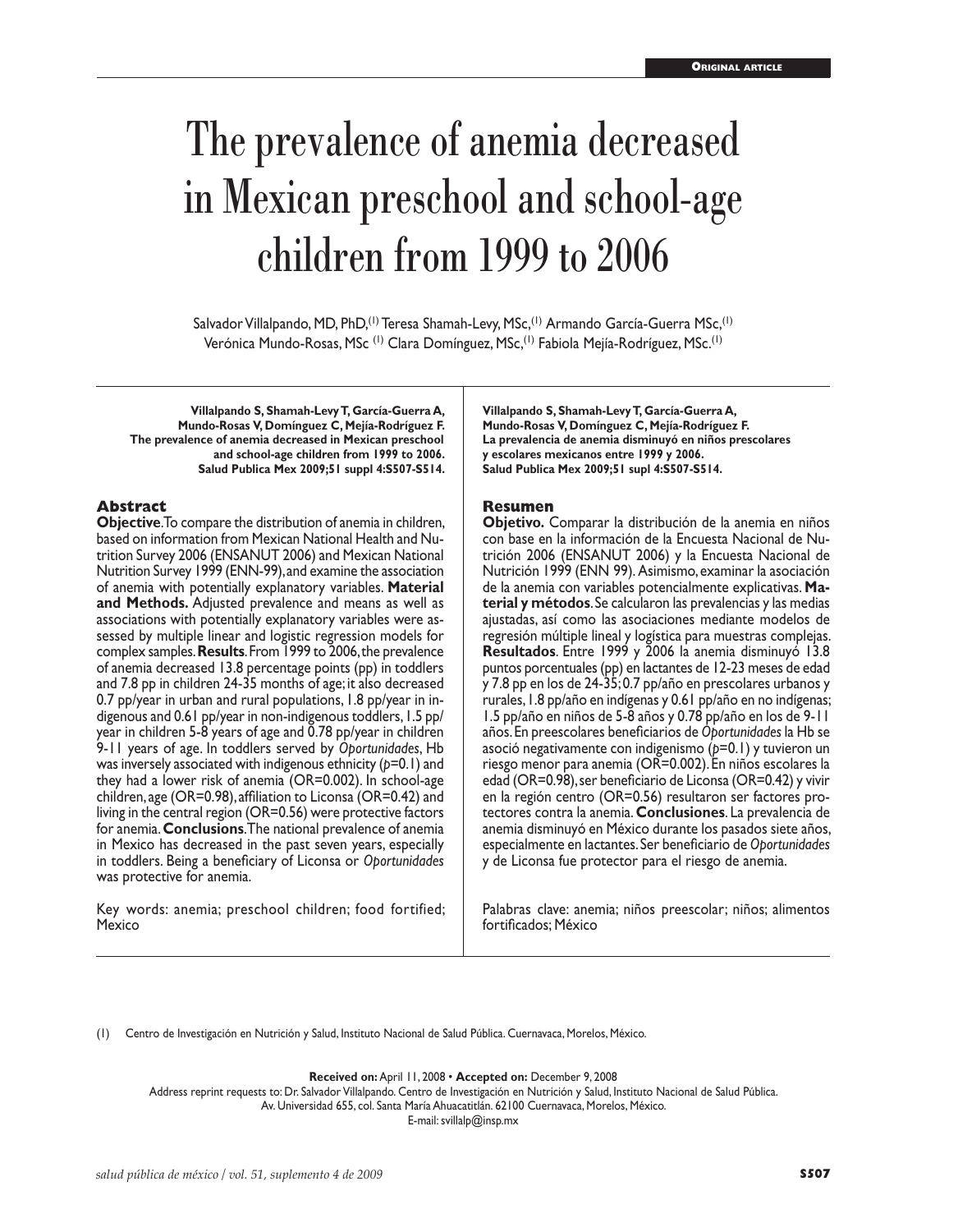The 1999 Mexican National Nutrition Survey (ENN-<br>
99) pinpointed anemia as one of the most pressing<br>
mutritional problems patientidal It was aspecially nutritional problems nationwide.<sup>1</sup> It was especially high (50%) in preschoolers 12- 24 months of age, and as high as 20% in school-age children. In addition, the prevalence of iron deficiency was 70% in preschoolers and 39% in school-age children.<sup>2</sup> Iron deficiency was the most frequent cause of anemia (62.2%); other deficiencies associated with anemia in children were folate  $(11.7\%)$  and vitamin A  $(40.6\%)$ <sup>3</sup>

The major known risk for children with iron deficiency anemia (IDA) is more acute infections, and for older ages poor school performance and limited capacity for physical work. These are the main reasons that justify the public health concern about such a high prevalence of anemia. Further, when IDA is not corrected before three years of age the damage caused to children's mental capacities might be irreversible.<sup>4</sup>

In the seven years that have elapsed between the ENN-99 and the most recent Mexican National Health and Nutrition Survey 2006 (ENSANUT 2006), several public nutritional interventions have been carried out aiming to reduce and control the prevalence of anemia and micronutrient deficiencies. The largest intervention is the distribution of fortified foods by social programs: pap by *Oportunidades* and fortified milk by the Social Milk Supply Program, Liconsa. The efficacy and effectiveness of these programs to reduce and control anemia have proven successful.<sup>5-7</sup>

Liconsa is a federal social assistance program aiming to improve the nutritional status of low-income families by providing milk fortified with iron, zinc and other micronutrients at subsidized prices, intended for children 0.5-15 years of age, pregnant and breastfeeding women, peri- and postmenopausal women, populations with chronic illnesses and adults older than 60 years. Currently, the program distributes about 3.14 million liters of milk per day in 1 800 municipalities, benefiting roughly 6.0 million individuals. The milk is sold at subsidized prices through specific stores, allowing daily portions of 400 mL of whole milk per eligible individual.<sup>8</sup>

In addition, *Oportunidades* is a program whose target are families and communities living in extreme poverty and uses conditional cash transfers linked to education, health and nutritional strategies. Its main purpose is to promote the development of human capital. The basic package of health services includes monitoring nutrition and child growth as well as the distribution of complementary pap fortified with iron, zinc and other micronutrients to children 6 to 24 months of age.<sup>9</sup>

Since the aforementioned programs are focused on the population in severe poverty, they include those

with a higher risk of developing nutritional deficiencies. It is plausible to assume that their interventions, and perhaps some other unidentified improvements in the social and economic situation in Mexico, might have a positive impact on the overall prevalence of anemia, especially in younger children.

The objective of this investigation is to describe the frequency and distribution of anemia in children 1-11 years of age using the ENSANUT 2006 and to compare them with the data reported in the ENN-99, as well as to examine the association between affiliation with social programs that distribute foods fortified with iron and other micronutrients –namely *Oportunidades* and fortified milk Liconsa– with Hb concentrations and the prevalence of anemia in the population of ENSANUT 2006.

The results presented herein will enable the description of trends in the prevalence of anemia in Mexico in addition to providing relevant information for decision-makers to reexamine the policies and programs designed to reduce the prevalence of anemia and its serious consequences.

# Material and Methods

Information for the present analysis was extracted from the ENN-99 and ENSANUT 2006 databases. The methodology for both probabilistic surveys has been published in detail elsewhere.10,11 Briefly, the sampling procedure included a randomized selection of households, stratified by clusters, from the National Household Sampling Frame designed by the National Institute of Statistics, Geography and Informatics (INEGI, per its abbreviation in Spanish).<sup>12</sup> For the purpose of this analysis, data were selected only for children younger than 12 years of age who had a complete set of information on hemoglobin concentration, birthdate, gender, socioeconomic status, ethnicity, breastfeeding practices and whether or not the subject was beneficiary of any food assistance program.

Socio-economic level classification was based on a principal component analysis of household characteristics and assets. Children were defined as indigenous when at least one woman 12-49 years of age in the household spoke a native language, $^{10}$  and as urban when dwelling in communities with more than 2 500 inhabitants; otherwise they were considered as rural. Children were defined as beneficiaries of food assistance programs if regularly receiving fortified foods from social programs, as by statement of the mother.

Children were stratified into the following age categories: 12-24, 25-36, 37-46, 47-60 months and 5-8 and 9-11 years of age. The country was divided arbitrarily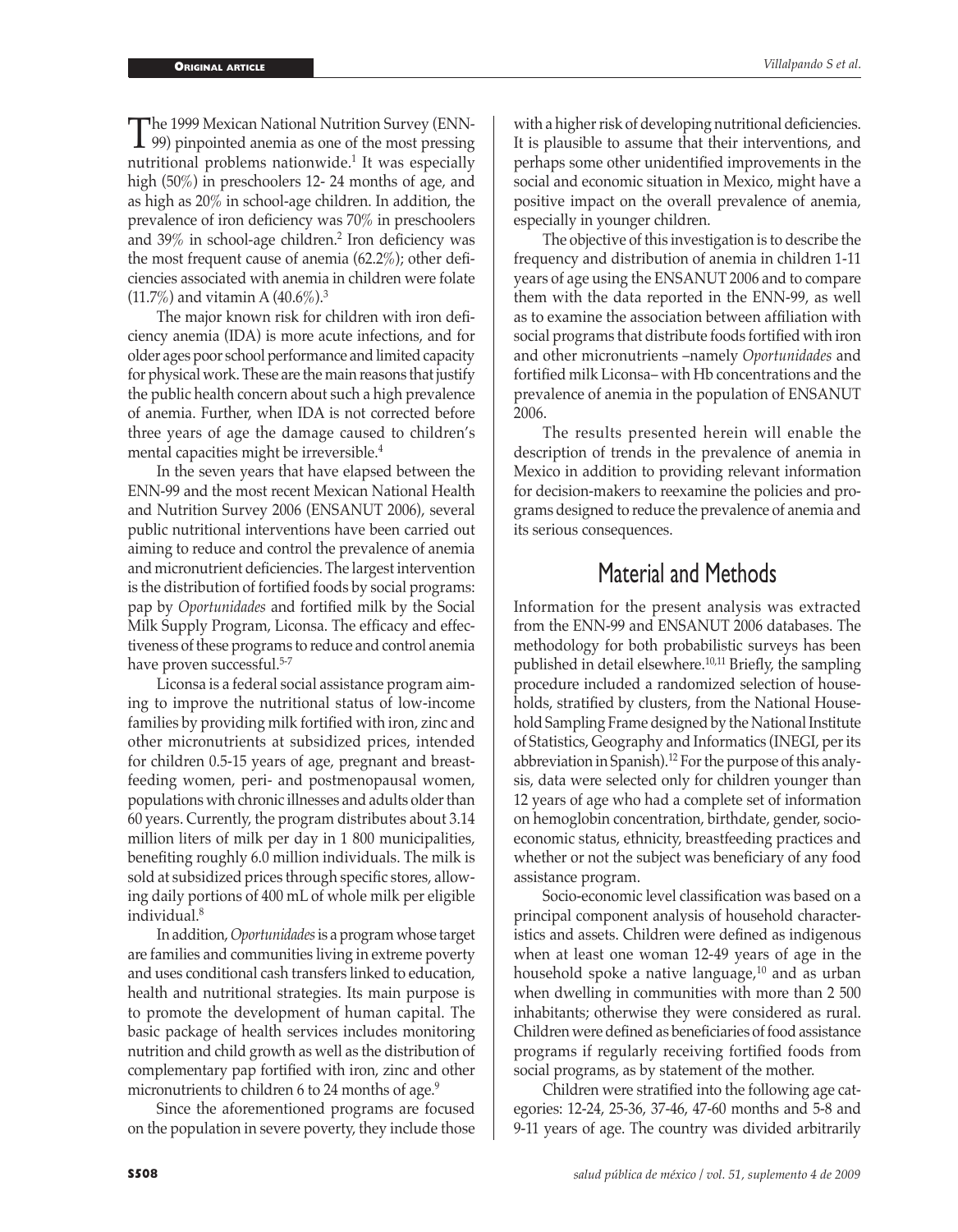into four regions: northern, central, Mexico City and southern, following the same criteria used in the ENN-99. The northern region included the states of Baja California, Baja California Sur, Coahuila, Chihuahua, Durango, Nuevo León, Sonora and Tamaulipas. The central region included the states of Aguascalientes, Colima, Guanajuato, Jalisco, México, Michoacán, Morelos, Nayarit, Querétaro, San Luis Potosí, Sinaloa and Zacatecas. The Mexico City region included the Federal District and the metropolitan area. The southern region included the states of Campeche, Chiapas, Guerrero, Hidalgo, Oaxaca, Puebla, Quintana Roo, Tabasco, Tlaxcala, Veracruz and Yucatán.

The concentration of hemoglobin (Hb) in capillary blood was measured by fingerprick using a portable photometer. The determination of Hb was based on the reaction of a mixture of dry sodium desoxicolate, sodium nitrite and sodium azide embedded in the internal surface of a plastic cuvette with hemoglobin, which is converted into metahemoglobin azide. The absorbance is read in the portable photometer (HemoCue, Angelholm, Sweden) at two different wavelengths (570 and 880 nm) to compensate for the turbidity of the sample.<sup>13,14</sup>

Hb concentrations of children living >1 000 m above sea level were adjusted in accordance with the equation published by Cohen and Hass.15 Hb values lower than 5  $g/dL$  or higher than 18.5  $g/dL$  were considered spurious and excluded from the analysis, as published previously.<sup>1</sup>

Anemia was defined as a concentration of Hb  $\langle 110g/L$  for children 12 to 71 months and Hb  $\langle 120g/L$ for children 6 to 11 years of age, as recommended by the International Nutritional Anemia Consultative Group (INACG) in 198916 and by WHO.<sup>17</sup>

Parents or legal guardians were carefully informed about the nature of the survey and the procedures involved, as well as their potential risks; then they signed an informed consent letter. Children gave their assent when appropriate. The protocols for both surveys (1999 and 2006) were reviewed and approved by the Research, Ethics and Biosecurity Committees of the National Institute of Publich Health (Instituto Nacional de Salud Pública –INSP) in Cuernavaca, Mexico.

## **Statistical analysis**

Descriptive results are presented as proportions, means, 95% confidence intervals and standard deviations. The association between affiliation with social programs distributing foods fortified with iron and other micronutrients –namely, *Oportunidades* and fortified milk Liconsa– and Hb concentrations as well as the prevalence

*salud pública de méxico / vol. 51, suplemento 4 de 2009* **S509**

of anemia from ENSANUT 2006 were analyzed by either linear or logistic multiple regression models for complex samples controlling for the ENSANUT sample design.<sup>11</sup> The socio-economic level was included in the model as a dummy variable (using the highest level as reference) in order to estimate difference between tertiles. Besides socio-economic status, the covariables included in the model were those identified to be potential confounders such as age, gender, geographic region, indigenous ethnicity and urban condition.

Models for Hb concentration and anemia were estimated for two age groups defined as: a) preschool age children (12-24 months of age) and b) school-age children (6-11 years of age). All covariables listed previously were included in each model. Estimated coefficients (or Odd Ratios), standard errors, 95% confidence intervals and *p* values are presented.

# **Sample size calculations**

The calculations to estimate the sample size for EN-SANUT 2006 were based on the ability to detect a prevalence of 8.1% with a confidence level of 95%, a no response rate of 20% and a design effect of 1.7 (based on estimations from the National Nutrition Survey 1999, ENSANUT 2006 and the National Health Survey 2000), resulting in sample sizes of 1 476 households for each one of the 32 states. In 13 states the number of households surveyed was increased to 1 620 to assure a minimum of 300 households served by the social program *Oportunidades*.

Procedures were performed using the computational software SAS V9.1 (SAS Institute. Proprietary Software Release 9.1 TS Level 1M3. Cary, NC: SAS, 2002-2003) and STATA 9.2. (College Station, Texas, USA, Stata Corp., 2006).

# Results

Valid information ENN-99 was available for 5 201 children younger than 5 years of age representing, by expansion, 6.04 million children and for 10 218 children 6-11 years of age representing 11.54 million children from ENSANUT 2006, there was valid information available for 6 618 children younger than 5 years of age representing 7.86 million children and 14 666 children 5-11 years of age representing 15.75 million children.

The overall unadjusted prevalence of anemia in preschool and school-age children decreased in the seven years elapsed between ENN-99 and ENSA-NUT 2006. It decreased 13.8 percentage points (pp) in infants 12-23 months old and 7.8 pp in toddlers 24-35 months; that is, 1.9 pp/year and 1.1 pp/year,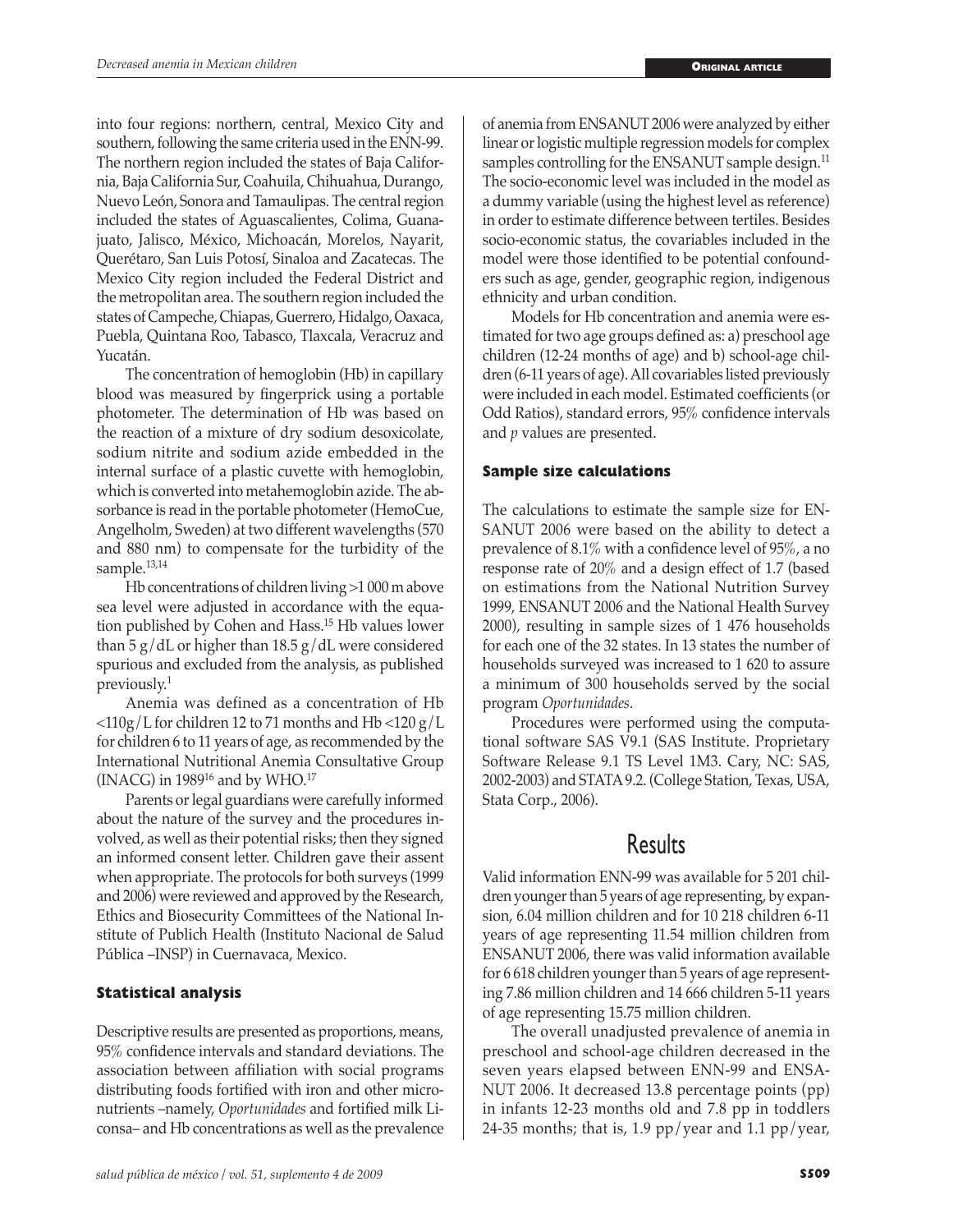respectively. Nevertheless, in 2006 the prevalence remained very high for both age groups, at 40.5% and 28.3%, respectively (Table I). Urban and rural preschoolers showed similar reductions in the prevalence of anemia between 1999 and 2006 ( $\approx$  5pp). The prevalence of anemia decreased at different rates by geographic regions; north, center and Mexico City reduced their prevalence at a rate of about 1pp/year, but the southern region did so at a rate of  $0.5$  pp/

year. Indigenous preschoolers were able to reduce their prevalence of anemia at a rate of 1.8 pp/year in contrast with 0.61 pp/year for their non-indigenous counterparts (Table I). However, the major change occurred in indigenous preschoolers living in urban localities (4.0 pp/year) that in their rural counterparts  $(1.4 \text{ pp}/\text{year})$ . Both rural  $(2.1 \text{ pp}/\text{year})$  and urban  $(1.8 \text{ mm})$ pp/year) non-indigenous preschoolers had similar reductions.

| Table I                                                                          |  |  |  |  |  |  |  |  |
|----------------------------------------------------------------------------------|--|--|--|--|--|--|--|--|
| PREVALENCE OF ANEMIA IN CHILDREN UNDER 11 YEARS OF AGE, BASED ON CHARACTERISTICS |  |  |  |  |  |  |  |  |
| FROM TWO MEXICAN NATIONAL NUTRITION SURVEYS                                      |  |  |  |  |  |  |  |  |

|                      | Children under 5 years of age |                         |      |              |                         | Children 5-11 years of age |                          |                         |      |                          |                         |                |
|----------------------|-------------------------------|-------------------------|------|--------------|-------------------------|----------------------------|--------------------------|-------------------------|------|--------------------------|-------------------------|----------------|
|                      | <b>ENN-1999</b>               |                         |      | ENSANUT 2006 |                         |                            | <b>ENN-1999</b>          |                         |      | ENSANUT 2006             |                         |                |
|                      | Sample                        | Expanded<br>(thousands) |      | Sample       | Expanded<br>(thousands) |                            | Sample                   | Expanded<br>(thousands) |      | Sample                   | Expanded<br>(thousands) |                |
|                      | $\mathsf{n}$                  | N                       | $\%$ | n            | $\mathsf{n}$            | $\%$                       | $\mathsf{n}$             | n                       | $\%$ | $\mathsf{n}$             | $\mathsf{n}$            | $\%$           |
| Age groups (months)  |                               |                         |      |              |                         |                            |                          |                         |      |                          |                         |                |
| 12 to 23             | 1034                          | 1167.1                  | 54.3 | 1467         | 705.8                   | 40.5                       | $\blacksquare$           | ä,                      | ä,   |                          | ä,                      |                |
| 24 to 35             | 28                            | 1528.1                  | 36.2 | 1562         | 833.0                   | 28.3                       | ÷,                       | ä,                      | ÷,   | $\overline{\phantom{a}}$ | ä,                      | ÷,             |
| 36 to 47             | 1427                          | 1628.1                  | 23.4 | 1734         | 2 192.8                 | 22.7                       | $\overline{\phantom{a}}$ | ä,                      | ÷,   | $\overline{\phantom{a}}$ | $\blacksquare$          | $\blacksquare$ |
| 48 to 60             | 459                           | 1719.7                  | 18.5 | 855          | 2 129.1                 | 15.1                       | $\overline{a}$           |                         |      |                          |                         |                |
| Age groups (years)   |                               |                         |      |              |                         |                            |                          |                         |      |                          |                         |                |
| 5 to 8               | ä,                            |                         |      |              |                         |                            | 5 971                    | 6 7 5 7 .7              | 29.7 | 7918                     | 8 497.5                 | 20.8           |
| $9$ to $11$          |                               |                         |      |              |                         |                            | 4 2 4 7                  | 4789.1                  | 19.4 | 6748                     | 7 260.9                 | 14.7           |
| Gender               |                               |                         |      |              |                         |                            |                          |                         |      |                          |                         |                |
| Girls                | 2 6 5 8                       | 3 077.4                 | 31.1 | 3 2 3 2      | 3 902.1                 | 26.9                       | 5 191                    | 5 891.0                 | 26.1 | 7 3 0 2                  | 7849.5                  | 18.0           |
| Boys                 | 2 5 4 3                       | 2 965.5                 | 31.2 | 3 3 8 6      | 3 958.6                 | 24.8                       | 5 0 27                   | 5 655.9                 | 24.8 | 7 3 6 4                  | 7 908.9                 | 18.0           |
| Socio-economic level |                               |                         |      |              |                         |                            |                          |                         |      |                          |                         |                |
| Low                  | 1572                          | 1666.5                  | 34.1 | 2837         | 3 175.0                 | 29.8                       | 4 1 9 4                  | 4 3 8 1 .2              | 28.1 | 6 202                    | 6 3 2 4.4               | 19.6           |
| Medium               | 1633                          | 818.6                   | 33.3 | 2318         | 2 701.4                 | 23.7                       | 3 4 8 7                  | 3 7 6 7 .5              | 24.7 | 5 0 8 2                  | 5 2 1 8.9               | 17.2           |
| High                 | 839                           | 2 3 8 6.1               | 25.2 | 1437         | 1955.7                  | 22.2                       | 2 2 6 8                  | 3115.6                  | 22.1 | 3 3 2 8                  | 4 175.4                 | 16.6           |
| Locality             |                               |                         |      |              |                         |                            |                          |                         |      |                          |                         |                |
| Urban                | 2 9 2 8                       | 4 113.6                 | 30.2 | 4 5 7 3      | 5 777.3                 | 25.1                       | 5 5 9 6                  | 7 66 1.0                | 24.2 | 9801                     | 11 374.5                | 17.5           |
| Rural                | 2 2 7 3                       | 929.3                   | 33.1 | 2 0 4 5      | 2 083.4                 | 27.6                       | 4 6 2 2                  | 3 885.9                 | 27.8 | 4 8 6 5                  | 4 3 8 4 .0              | 19.2           |
| Region               |                               |                         |      |              |                         |                            |                          |                         |      |                          |                         |                |
| Northern             | 1540                          | 1094.2                  | 30.2 | 1384         | 536.6                   | 23.5                       | 3 103                    | 2 183.3                 | 30.0 | 2999                     | 2 9 2 0.8               | 18.6           |
| Center               | 1636                          | 2 167.7                 | 31.6 | 2 480        | 2 458.6                 | 24.9                       | 3 077                    | 3 9 1 9.4               | 23.8 | 5 5 5 6                  | 4 988.5                 | 16.1           |
| Mexico City          | 322                           | 721.6                   | 31.5 | 255          | 1242.3                  | 25.7                       | 699                      | 1415.0                  | 14.0 | 511                      | 2 4 6 7.2               | 17.4           |
| Southern             | 1703                          | 2 0 5 9.4               | 31.1 | 2 499        | 2 6 2 3 . 7             | 28.0                       | 3 3 3 9                  | 4 0 29.2                | 28.6 | 5 600                    | 5 38 1.9                | 19.7           |
| Ethnicity            |                               |                         |      |              |                         |                            |                          |                         |      |                          |                         |                |
| Non-indigenous       | 4614                          | 5 3 68.4                | 30.1 | 6 3 2 9      | 3 8 2 1 .6              | 25.8                       | 9 1 5 1                  | 10 360.1                | 24.8 | 13 821                   | 3 108.4                 | 17.8           |
| Indigenous           | 587                           | 674.5                   | 39.6 | 286          | 204.7                   | 26.7                       | 1067                     | 1186.8                  | 31.3 | 842                      | 242.9                   | 20.6           |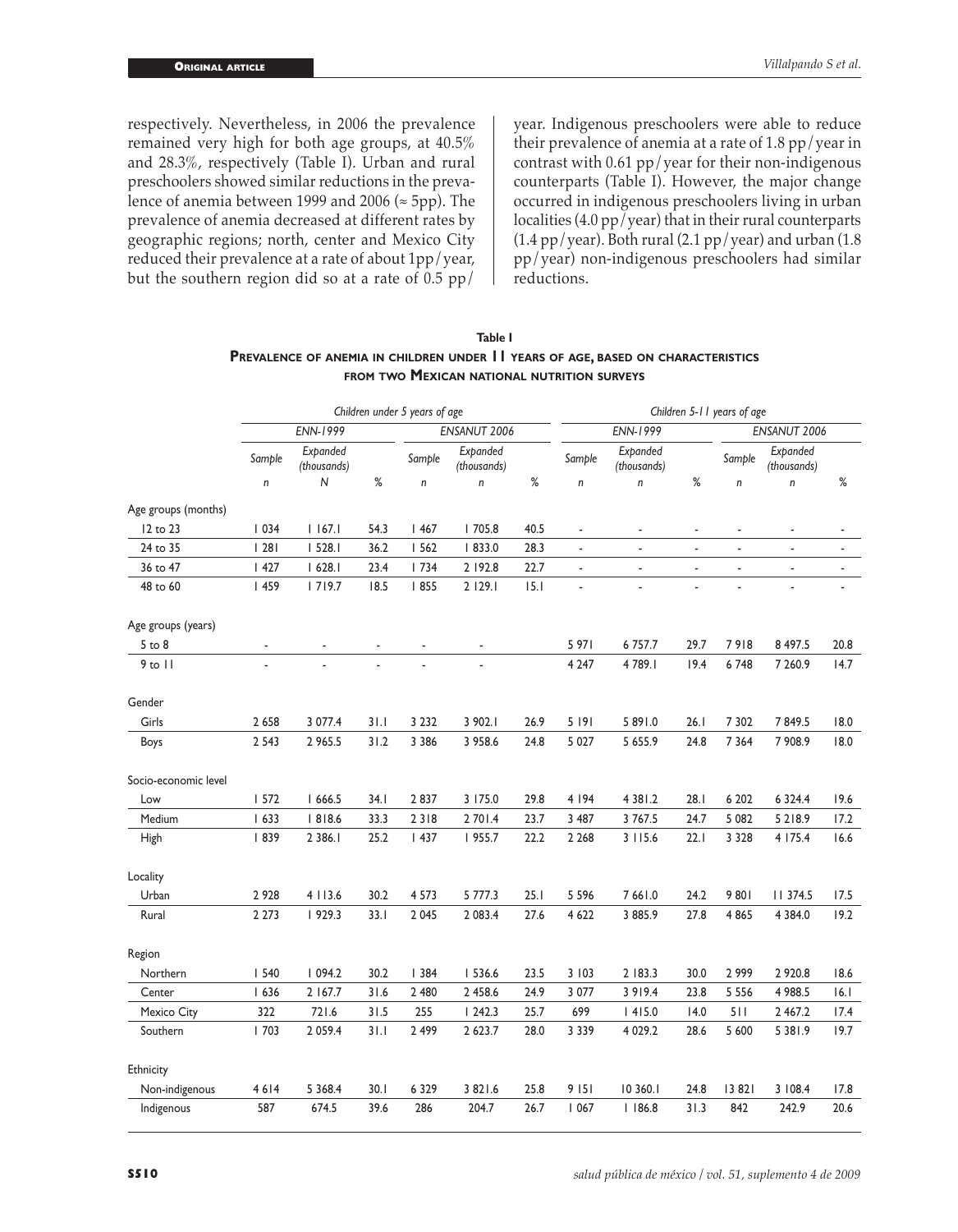## **Changes in the prevalence of anemia in children 5-11 years of age**

The overall unadjusted prevalence of anemia in children 5-8 years of age decreased 8.9 pp from 1999 to 2006 (1.5 pp/year) and 4.7 pp  $(0.78 \text{ pp/year})$  in children 9-11 years of age. There were no significant differences by gender or urban and rural dwelling. The decrease in the prevalence of anemia within 1999 and 2006 varied at a different rate by geographical region; in the northern, central and southern regions from 7.7-11.4 pp where as in Mexico City increased 3.4 pp.

## **Regression analysis**

In a series of multiple linear regression models Hb concentrations were lower in the lower socio-economic level compared with the higher socio-economic level as a control variable (coefficient= -0.53, *p*=0.002). The interaction between being a beneficiary of *Oportunidades* and of indigenous ethnicity was negative and statistically significant (coefficient= -0.78, *p*=0.1). That is, indigenous children who were not beneficiaries of *Oportunidades* had a lower concentration of Hb (Table II). In school-age children no statistically significant associations were found between Hb concentrations and the covariables analyzed (data not shown).

In a series of linear logistic regression models in preschoolers 12-24 months of age it was found that the passage of age (OR= 0.93, 95% CI 0.89-0.98), living in the northern region (OR= 0.37, 95% CI 0.16, 0.83) and the interaction between being a beneficiary of *Oportunidades* and living in an urban area (OR=0.44, 95% CI 0.16, 1.22) were protective for anemia; while belonging to the lowest socio-economic level was a risk (OR= 2.21, *p*=0.002) (Table III). Being a beneficiary of Liconsa, living in rural areas and belonging to an indigenous family were not associated with the prevalence of anemia (Table III).

In a similar linear logistic regression model for school-age children it was found that the passage of age (OR= 0.98, 95% CI 0.97, 0.98), being a beneficiary of Liconsa (OR = 0.42, 95% CI 0.23, 0.76) and living in the central region (OR =  $0.56$ ,  $95\%$  CI 0.33, 0.94) had protective effects against anemia. The prevalence of

| Table II                                                                                          |
|---------------------------------------------------------------------------------------------------|
| MULTIPLE LINEAR REGRESSION MODEL WITH HEMOGLOBIN CONCENTRATION OF CHILDREN YOUNGER THAN TWO YEARS |
| OF AGE AS DEPENDENT VARIABLE, ADJUSTED FOR COMPLEX SAMPLES, DESIGN EFFECTS AND CLUSTERING*        |

| Covariables                          | Coefficient | Standard error | p value | 95% Confidence interval |  |
|--------------------------------------|-------------|----------------|---------|-------------------------|--|
| Age (months)                         | 0.11        | 0.18           | 0.526   | $-0.24, 0.48$           |  |
| Gender                               | 0.12        | 0.11           | 0.269   | $-0.094, 0.339$         |  |
| Dwelling (urban/rural)               | $-0.01$     | 0.15           | 0.941   | $-0.31, 0.29$           |  |
| Beneficiary of Liconsa               | 0.13        | 0.34           | 0.701   | $-0.53, 0.80$           |  |
| Beneficiary of Oportunidades         | 0.03        | 0.17           | 0.847   | $-0.30, 0.33$           |  |
| Multivitamins, minerals supplement   | 0.27        | 0.21           | 0.19    | $-0.13, 0.68$           |  |
| Indigenous ethnicity                 | 0.47        | 0.33           | 0.15    | $-0.18, 1.13$           |  |
| Socio-economic level <sup>#</sup>    |             |                |         |                         |  |
| Low                                  | $-0.53$     | 0.17           | 0.002   | $-0.87,-0.19$           |  |
| Medium                               | $-0.22$     | 0.17           | 0.18    | $-0.56, 0.10$           |  |
| Northern <sup>§</sup> region         | 0.47        | 0.28           | 0.101   | $-0.09, 1.04$           |  |
| Central region                       | 0.32        | 0.30           | 0.28    | $-0.26, 0.91$           |  |
| Southern region                      | 0.30        | 0.28           | 0.292   | $-0.25, 0.86$           |  |
| Oportunidades X dwelling             | 0.38        | 0.28           | 0.18    | $-0.18, 0.95$           |  |
| Oportunidades X Indigenous ethnicity | $-0.78$     | 0.48           | 0.100   | $-1.74, 0.16$           |  |
| Constant                             | 9.33        | 1.68           | 0.001   | 6.02, 12.64             |  |

*\* n*=1 459

‡ Dummy variable: high socio-economic level

§ Dummy variable: Mexico City region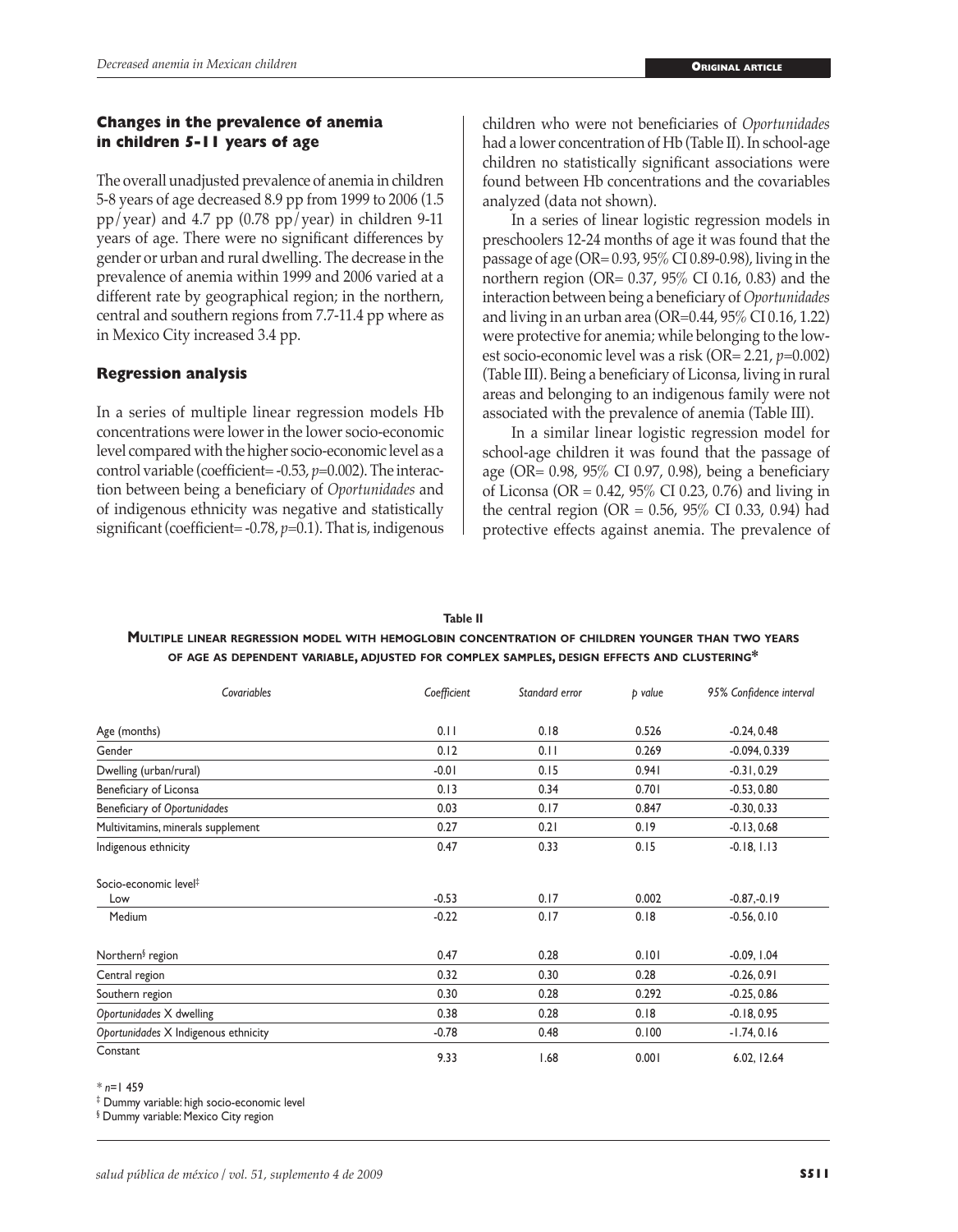### **Table III**

#### **Multiple logistic regression models, with prevalence of anemia as the dependent variable, adjusted for complex samples, for design effects and clustering**

*Model 1. Children < 2 years of age\**

| Covariables                       | Odds ratio | Linearized standard error | p value | 95% confidence interval |  |
|-----------------------------------|------------|---------------------------|---------|-------------------------|--|
| Age (months)                      | 0.93       | 0.02                      | 0.005   | 0.89, 0.98              |  |
| Gender                            | 0.97       | 0.16                      | 0.87    | 0.69, 1.35              |  |
| Dwelling (urban/rural)            | 0.98       | 0.19                      | 0.94    | 0.66, 1.45              |  |
| Beneficiary of Liconsa            | 0.99       | 0.64                      | 0.9     | 0.27, 3.55              |  |
| Beneficiary of Oportunidades      | 0.86       | 0.23                      | 0.59    | 0.50, 1.44              |  |
| Multivitamin, mineral suppl       | 0.89       | 0.43                      | 0.81    | 0.34, 2.31              |  |
| Indigenous ethnicity              | 0.80       | 0.36                      | 0.62    | 0.33, 1.95              |  |
| Socio-economic level <sup>‡</sup> |            |                           |         |                         |  |
| Low                               | 2.21       | 0.57                      | 0.002   | 1.33, 3.67              |  |
| Medium                            | 1.40       | 0.34                      | 0.16    | 0.87, 2.26              |  |
| Northern <sup>§</sup> region      | 0.36       | 0.15                      | 0.01    | 0.16, 0.82              |  |
| Central region                    | 0.54       | 0.21                      | 0.12    | 0.24, 1.18              |  |
| Southern region                   | 0.60       | 0.23                      | 0.19    | 0.28, 1.29              |  |
| Oportunidades X dwelling          | 0.44       | 0.22                      | 0.11    | 0.16, 1.22              |  |

\* *n*=1 459

‡ Dummy variable: high socio-economic level

§ Dummy variable: Mexico City region

#### *Model 2. Children 6- 11 years of age\**

| Covariables                       | Odds ratio | Standard error | p value | 95% confidence interval |  |
|-----------------------------------|------------|----------------|---------|-------------------------|--|
| Age (months)                      | 0.98       | 0.02.          | 0.0001  | 0.97, 0.98              |  |
| Gender                            | 1.05       | 0.11           | 0.6     | 0.84, 1.31              |  |
| Dwelling (urban/rural)            | 0.92       | 0.11           | 0.5     | 0.72, 1.18              |  |
| Beneficiary of Liconsa            | 0.42       | 0.12           | 0.004   | 0.23, 0.76              |  |
| Beneficiary of Oportunidades      | 0.64       | 0.90           | 0.3     | 0.55, 4.84              |  |
| Multivitamin, mineral suppl       | 0.78       | 0.23           | 0.4     | 0.43, 1.40              |  |
| Indigenous ethnicity              | 0.87       | 0.18           | 0.5     | 0.57, 1.33              |  |
| Socio-economic level <sup>‡</sup> |            |                |         |                         |  |
| Low                               | 1.24       | 0.23           | 0.2     | 0.85, 1.81              |  |
| Medium                            | 1.06       | 0.18           | 0.7     | 0.76, 1.49              |  |
| Northern <sup>§</sup> region      | 0.78       | 0.20           | 0.3     | 0.4, 1.31               |  |
| Central region                    | 0.56       | 0.14           | 0.029   | 0.33, 0.94              |  |
| Southern region                   | 0.70       | 0.18           | 0.18    | 0.42, 1.18              |  |

 $*$  n=14 610

‡ Dummy variable: high socio-economic level

§ Dummy variable: Mexico City region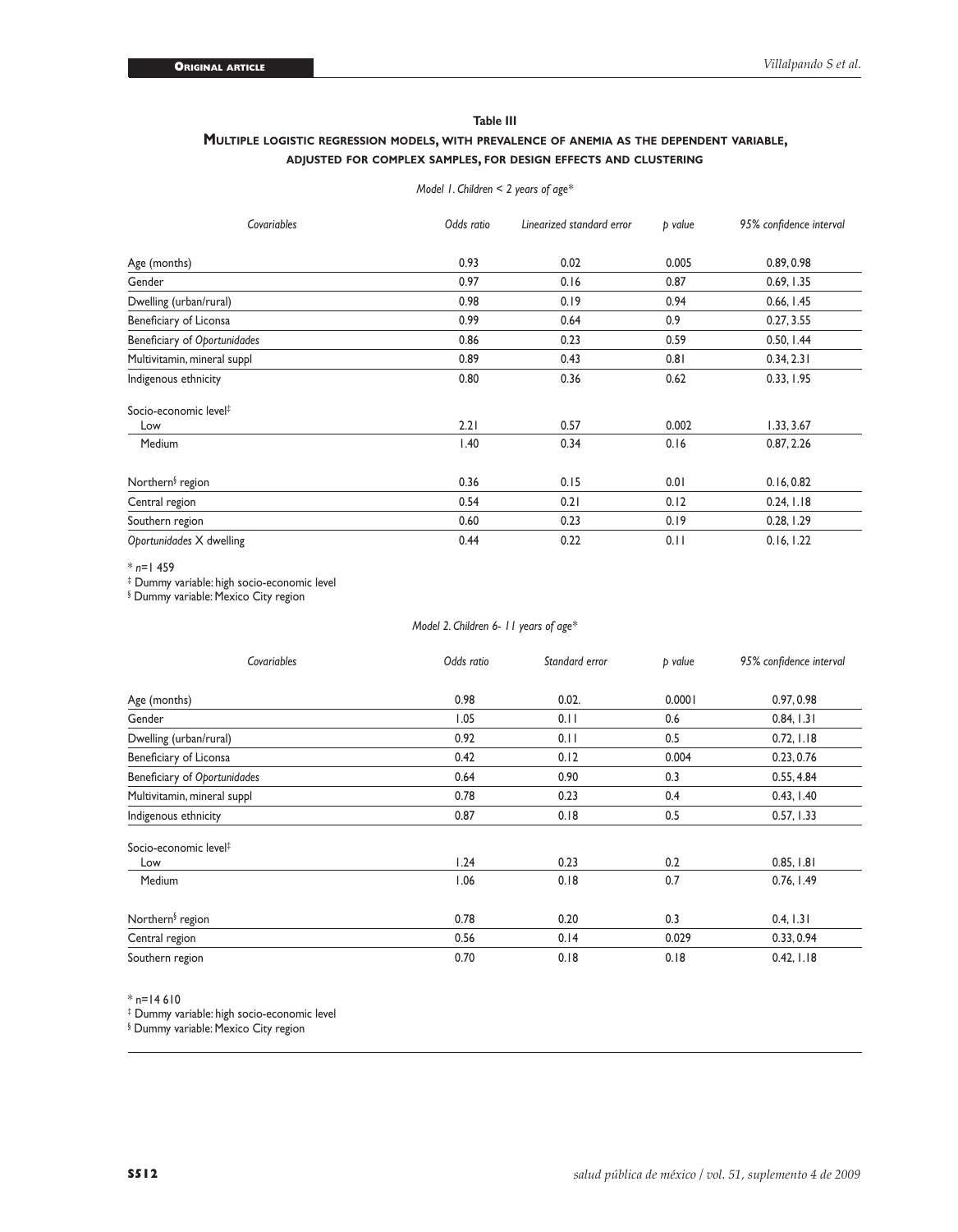anemia was not associated in this analysis with gender, being beneficiary of *Oportunidades* and belonging to an indigenous family (Table III).

# **Discussion**

Evidence presented here shows that the prevalence of anemia in children decreased during the period elapsed between the two national surveys of 1999 and 2006 and that such a decrement was substantial in the age groups with higher initial prevalence, consequently more susceptible to improvement. Also present evidence that being a beneficiary of national social programs including nutrition interventions such as *Oportunidades* and Liconsa resulted protective against anemia in 12-24 month old toddlers and in school-age children.

The following apparently contradictory observations in the unadjusted comparisons need careful discussion.

- 1. The rate of decrease in the prevalence of anemia for the preschool age group between 1999 and 2006 was not different among the northern, central and Mexico City regions whereas it was lowest in the southern region; the southern region is considered the less developed of all four regions, and houses a large proportion of rural population.
- 2. The urban and rural preschoolers reduced their prevalence of anemia at a similar rate.
- 3. The indigenous preschoolers reduced their prevalence of anemia two-times faster than their nonindigenous counterparts in the same period.

However the largest improvement occurred in indigenous preschoolers living in urban localities compared to their rural counterparts. The cut-off for defining rural communities (<2 500 inhabitants) should be considered for interpreting these data. Further, in the logistic regression model there was a protective interaction between *Oportunidades* and the urban dwelling of its beneficiaries.

These findings were surprising because the benefits of the *Oportunidades* program, including an iron-fortified complementary pap intended for infants 6-24 months of age, started being distributed in 1999. In 2006, 74.9% of rural households within the country received those benefits.18 The limited decrease in the prevalence of anemia in the southern region and rural areas may be explained firstly by a faulty efficacy or effectiveness of the complementary fortified pap distributed by the *Oportunidades* program. An evaluation of *Oportunidades* demonstrated a modest decrease of 10 pp in the prevalence of anemia after one year of intervention and showed no impact on the prevalence of iron deficiency.<sup>5</sup> It was also demonstrated that the iron compound used as a fortifier in the *Oportunidades* complementary food (hydrogen reduced iron) was poorly absorbed.18 The complementary food was reformulated with an iron compound with improved absorption (ferrous gluconate) which proved to have better efficacy.<sup>19</sup> The reformulated complementary food started its public distribution at the end of 2004,20 thus some impact should be expected in the ENSANUT 2006, especially in toddlers. The protective effect against anemia of being a beneficiary of *Oportunidades*, as shown by the logistic regression model, confirmed the positive impact of *Oportunidades* on urban toddlers; nevertheless, this regression analysis had a cross-sectional design and only included data from the 2006 survey and did not consider the longitudinal effect of the intervention.

The protective effect of the Liconsa program against the risk of anemia was noted in preschoolers under 5 years of age but not in toddlers 1-2 years of age (data not shown); the largest protection was seen in school-age children. Such positive effects were expected in both age groups because the largest population in Liconsa belongs to this age strata. We underscore that Liconsa targets mostly urban populations with medium to low socio-economic status. The design and the bioavailability of the iron fortificant in the admixture used to fortify the milk distributed by Liconsa were tested thoroughly before going public.<sup>8,21</sup>

No impact of *Oportunidades* was seen on the prevalence of anemia in school-age children, which incidentally was not expected because the nutritional interventions of this program are not targeted to this age group.

The decrease in the prevalence of anemia in low socio-economic toddlers and in school-age children and the protective effects shown by both *Oportunidades* and Liconsa programs make plausible the notion that they are the driving forces for much of the improvement in the prevalence of anemia. Other factors support such a conclusion, such as small changes in economic indicators throughout the examined period, e.g. the GINI´s index, and the proportion of population living in alimentary poverty, $22$  as well as the limited increase in accessibility to health services.

In summary, the national prevalence of anemia in Mexico has decreased considerably in the past seven years, especially in young children who are most vulnerable to the disruption in physical and mental development that is associated with anemia and micronutrient deficiencies. Being a beneficiary of Liconsa and *Oportunidades* was protective against the risk of anemia, which